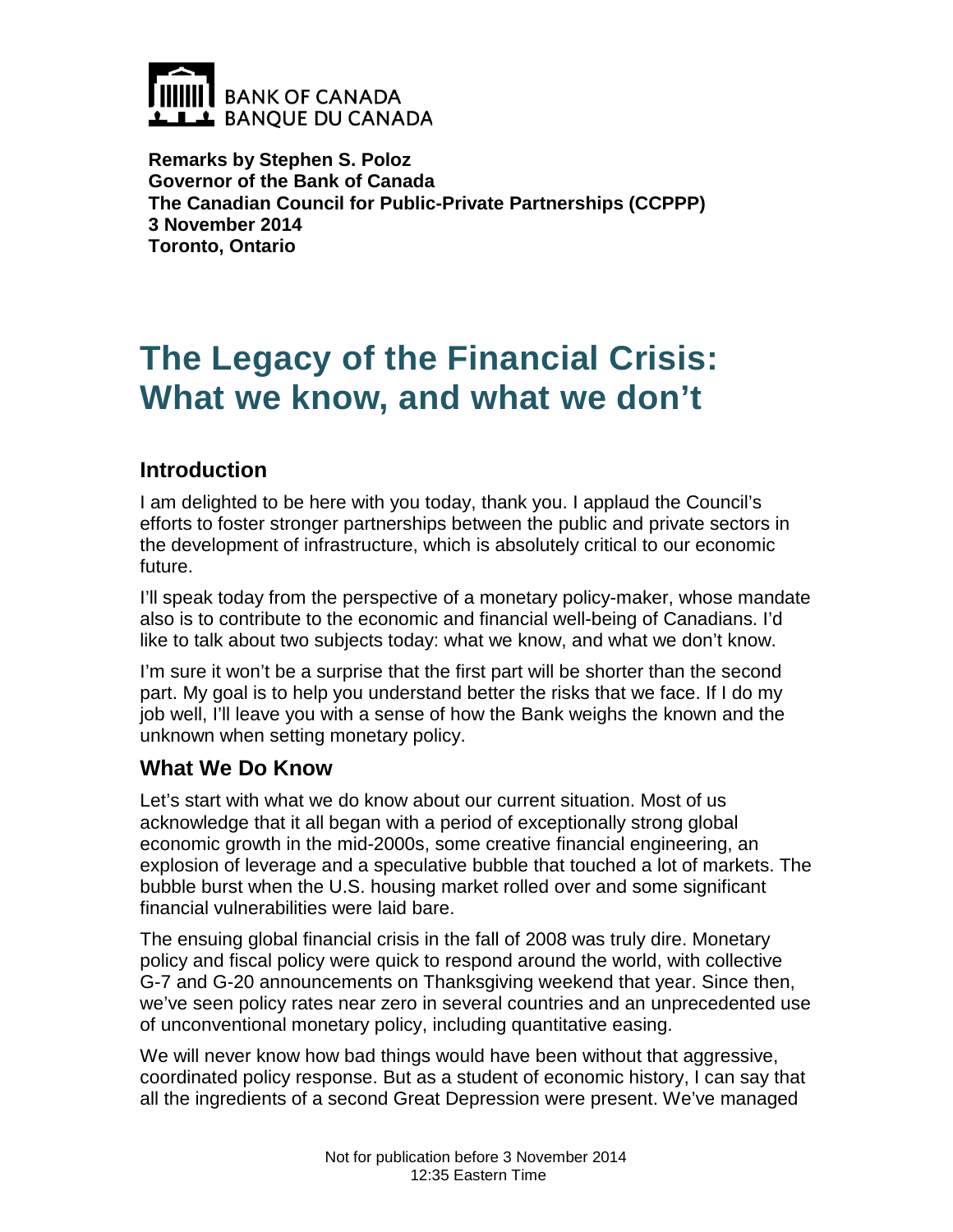to avoid that extreme scenario, but the damage wrought by the Great Recession has been brutal nonetheless. By the end of last year, the loss to global output from the crisis was roughly US\$10 trillion, which is close to 15 per cent of global GDP. Today, there are over 60 million fewer jobs around the world than had the crisis not occurred.

Still, memories of that near-disaster are fading, and today people are wondering why our policies have so far failed to foster a true global recovery, one that is natural and self-sustaining.

The G-20 has acknowledged this disappointing growth outlook, and has set out a plan to collectively boost global GDP by 2 per cent over the next five years. Success will hinge on such policy actions as reforms to improve the functioning of labour markets, international trade liberalization and investment in infrastructure—your favourite area—just to name a few. These things are clearly worth doing, and that boost to global GDP will be worth having.

## **What We Don't Know**

Even so, when we see a world economy that is growing this slowly, despite the fact that interest rates are at historic lows, it is natural to ask some pretty basic questions. So, let's turn now to what we don't know.

Let me focus on three questions that people have been asking me of late. First, what is preventing a full-fledged global economic recovery? Second, will there be any permanent damage to the economy due to the crisis and its aftermath? And third, by trying so hard to improve our situation, are policymakers simply sowing the seeds of the next financial crisis?

#### *What is preventing a full-fledged economic recovery?*

If interest rates are at zero or nearly zero, it follows that something is holding the economy back. Think of paddling a kayak against a strong headwind—it can take a lot of effort just to hold your position, let alone make real progress.

It is widely agreed that the conditions that led to the financial crisis included taking on excessive leverage. As individuals and financial institutions have attempted to deleverage in the wake of the crisis, economic growth has been held back. It is difficult to say when the deleveraging process will be complete, at least at the global level.

To illustrate, in the United States, private sector deleveraging was painful and swift as people cut back on debt and walked away from their over-mortgaged, devalued houses. In Europe, in contrast, this process is less well advanced, while in Canada, households continue to add to their debt loads.

Another headwind has come from governments, which responded to the global recession with additional fiscal stimulus. As the situation stabilizes, though, it is natural for governments to aim to bring their fiscal situation back into balance. This reversal of fiscal stimulus creates a headwind for the economy as a whole, masking the private sector recovery that is happening underneath. Again, the status of this headwind varies from country to country, but it is clearly in play at the global level.

The third, and probably the most important, headwind is lingering uncertainty about the future, whether from geopolitical developments, market volatility or just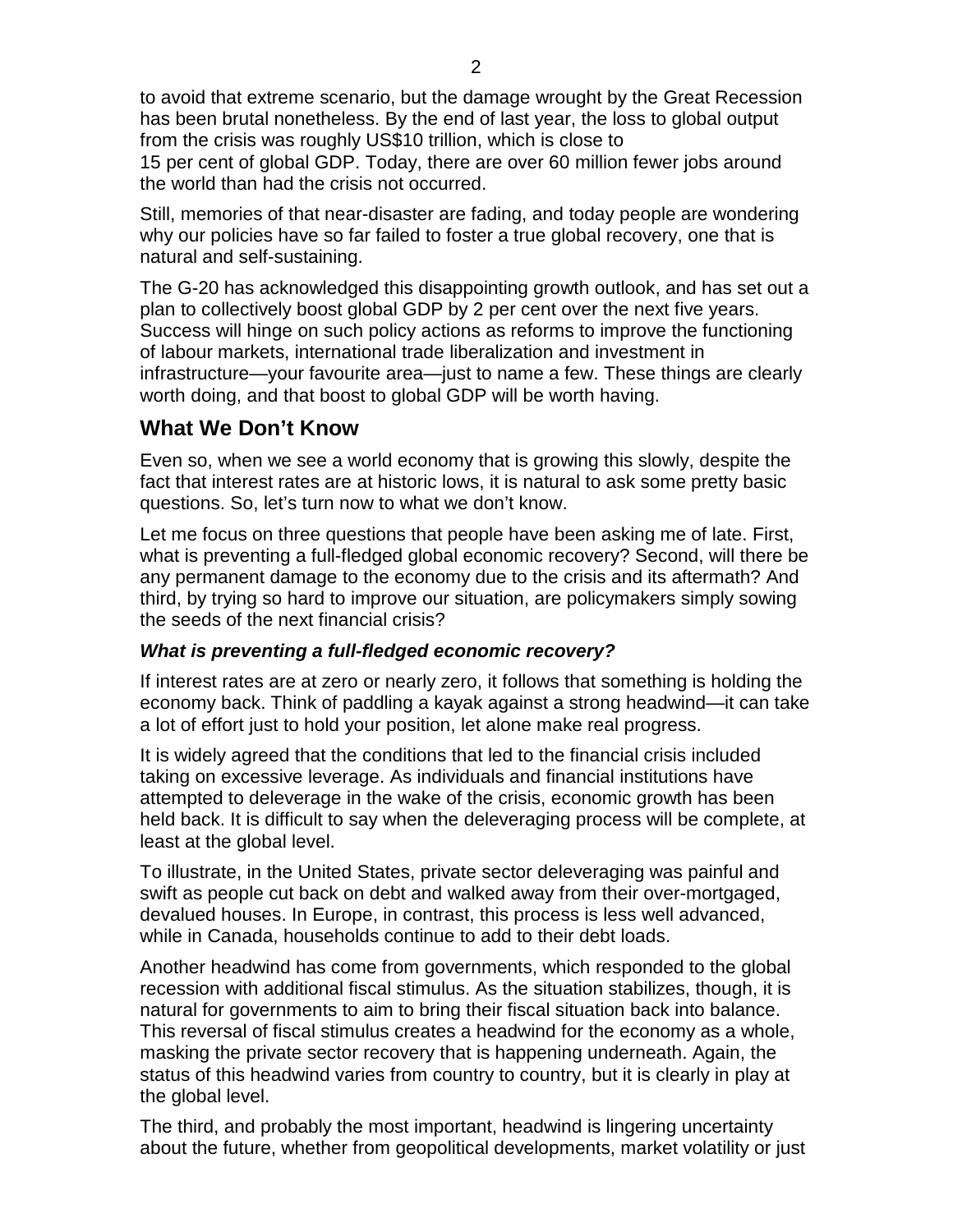the trauma that companies have been through. Some people look at companies with strong balance sheets and wonder why they are not investing. Some have suggested that we have too much risk taking in financial markets, but not enough risk taking in the real economy.

But that's not what we're hearing from the companies we talk to here in Canada. In this uncertain economic climate, companies actually feel like they are taking a lot of risk. And until the recovery is more certain, especially in export demand, for many, it is too risky to expand their businesses.

What that seems to mean is that the expected risk-adjusted rate of return on a new investment can appear low to a company, and we can settle into a temporary low-confidence/low-investment equilibrium, even when borrowing costs are extraordinarily low, until uncertainty subsides and confidence returns.

It seems to me that we must allow for the possibility that the combined effects of deleveraging, fiscal normalization and lingering uncertainty will continue to restrain global economic growth for a prolonged period. We are confident that these headwinds will dissipate in time, but in the meantime interest rates will remain lower than in the past in order to work against those forces.

#### *Will some of the post-crisis economic damage be permanent?*

Still, it is important to acknowledge that global economic growth is simply not heading back to the high rates we saw before the financial crisis. For one thing, those rates were boosted by unsustainable leverage. For another, we have entered the retirement window for the post-war baby boomers, and that means that global economic capacity is moderating as growth in the workforce slows.

In Canada, for instance, potential economic growth has drifted down to around 2 per cent and will remain there for the next few years. Globally, potential growth is probably down to around 3 to 3 1/2 per cent. Both figures are lower than before the crisis.

But this modest deceleration in global growth potential is a natural consequence of demographics, not the product of the crisis. The more important question is whether any of the problems we see today will become permanent. This question is relevant at the global level, but let me illustrate it with direct reference to our own situation here in Canada.

Historically, a typical recession/recovery cycle has taken a couple of years to complete. During the recession—let's say it originates with a drop in export demand—companies cut back production, lay off workers, and investment and consumption spending fall. Monetary and fiscal policies respond, exports recover, companies rehire their workers and move production back to normal.

But this cycle has not been a typical one. The downturn was deep and has proved to be long lasting. Canada's export sector not only cut back on production and laid off workers, many companies restructured, many simply disappeared.

Recent Bank of Canada research on exporters sifted through more than 2,000 categories of underperforming, non-energy exports. We found that the value of exports from about a quarter of them has fallen by more than 75 per cent since the year 2000. Had the exports of these products instead risen in line with foreign demand, they would have contributed about \$30 billion in additional exports last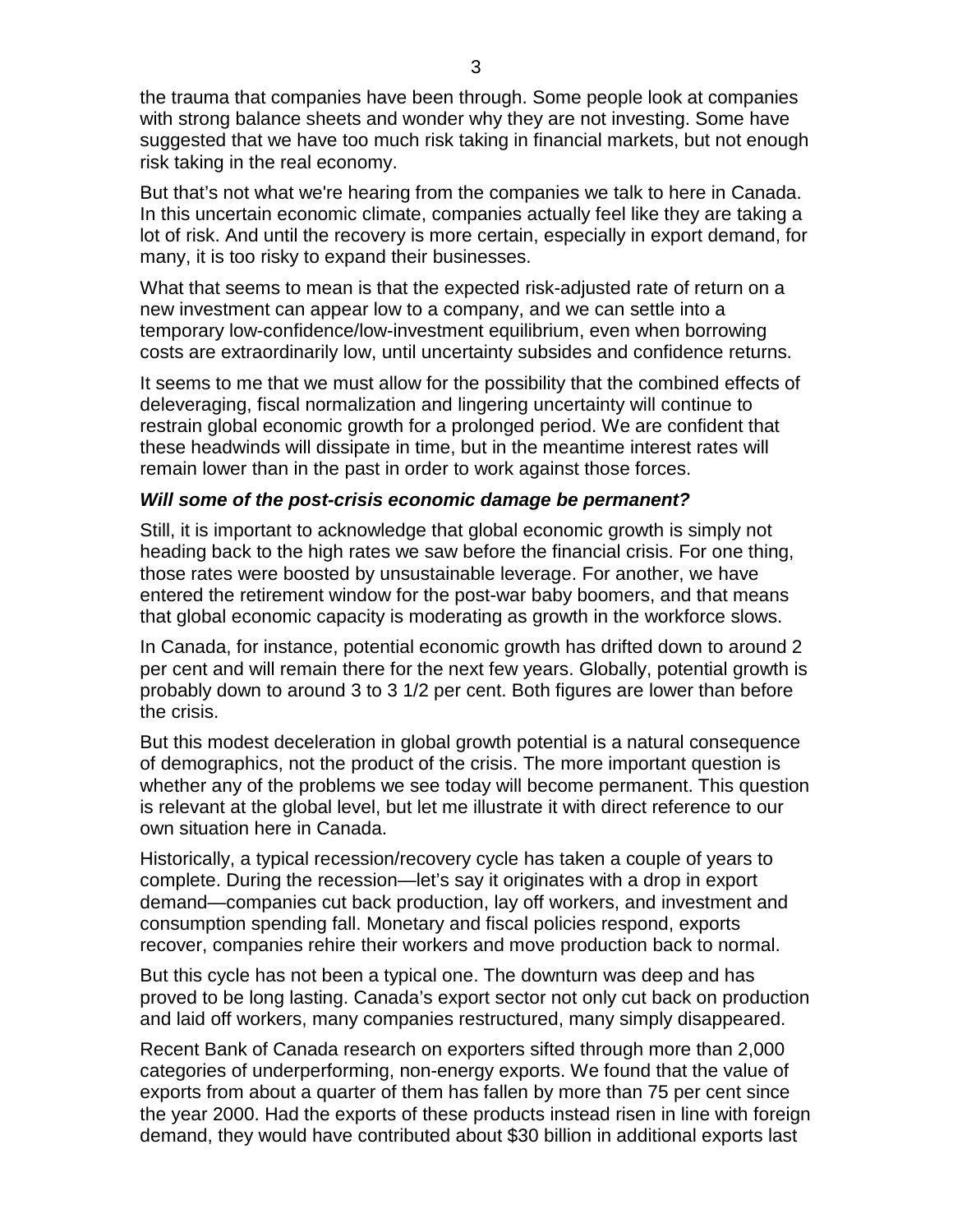year. By correlating these findings with media reports, we found that many were affected by factory closures or other restructurings.

Obviously, not all of this can be blamed on the financial crisis and the ensuing downturn, but for companies that were already struggling with competitiveness, the crisis surely accelerated things. The point is, when companies downsize, relocate or close their doors, the effects on the economy are permanent. Those specific lost exports will not recover—something else is more likely to take their place, but that requires that surviving companies expand, or new exporting companies be created. And both such processes are bound to be much slower than in the typical recession/recovery scenario.

A destructive downturn also creates long-lasting effects in our labour market, since the associated jobs are lost permanently. We have recovered well from the employment losses during the downturn, but our labour market has not yet returned fully to normal.

Indeed, labour conditions in Canada point to material slack in the economy. We have been creating jobs at a trend rate of less than 1 per cent, well below what one would expect from an economy that is recovering. Furthermore, much of the recent employment growth has been part time. There are over 900,000 people in Canada who are working part time but would prefer to be in full-time positions, and total hours worked are barely growing at all.

And then there are the young people who are out of work, underemployed or trying to improve their job prospects by extending their education. We estimate that there are around 200,000 of these people, and I bet almost everyone in this room knows at least one family with adult children living in the basement. I'm pretty sure these kids have not taken early retirement.

The good news is that these destructive effects should be reversible over time. Once we have seen a sustained increase in export demand, uncertainty about the future will diminish and firms will respond. Our research indicates that many of the export sectors that we expect to lead the expansion still have some excess capacity to meet higher demand. This is one reason why our productivity growth has picked up recently—firms are responding with what they have, and job creation has remained modest. But once those capacity limits are reached, exporting firms will begin to rebuild their production capacity with new investments and job creation will pick up. Those same conditions will be ideal for fostering new firm creation, and as we all know, new companies create a disproportionate share of new jobs.

The implication is clear: a sustained expansion in our exports not only will represent new demand, it will ignite the rebuilding phase of our business cycle, which will create new supply. This virtuous cycle continues until the excess capacity in the labour market is reabsorbed.

By our estimation, it will take around two years for us to use up our excess capacity, at which point inflation will be sustainably at our target. In the meantime, continued monetary stimulus is needed to keep the process in motion, and if the headwinds discussed earlier persist, continued policy stimulus may still be needed to offset them even after our excess capacity has been absorbed.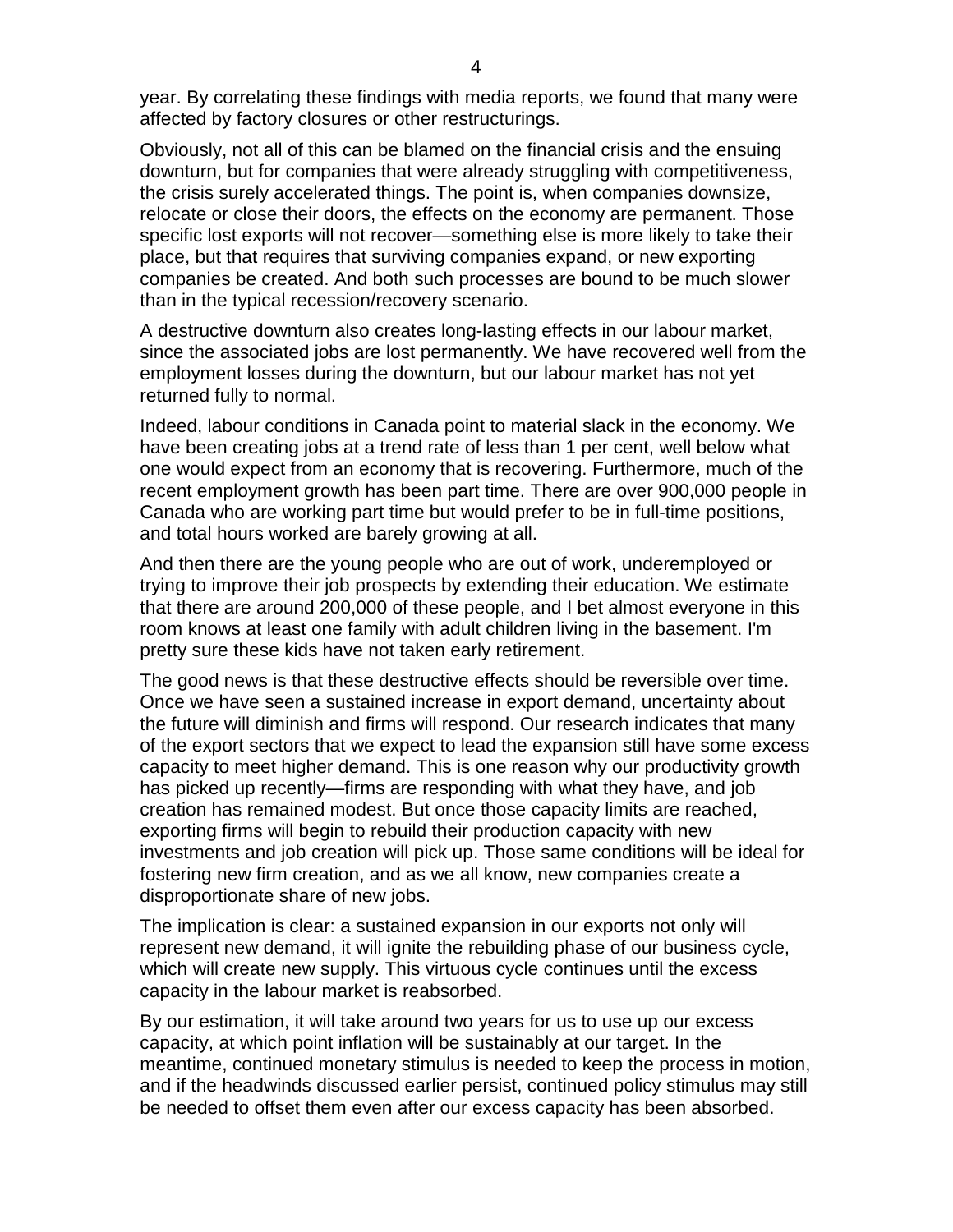#### *Are we simply sowing the seeds of the next financial crisis?*

To summarize to this point, the global headwinds that are preventing a return to natural, self-sustaining growth remain considerable, and some of the damage already experienced in our economy will be long lasting. On the positive side, though, our conservative assessment is that global momentum is building, Canada is beginning to benefit, and with the assistance of continuing monetary stimulus, we can return to natural growth at full capacity over the next two years.

This leads to my third question: Is all of this monetary stimulus simply sowing the seeds of the next financial crisis?

The side effects of aggressive and prolonged monetary stimulus are well known—it promotes excessive risk-taking in financial markets and excessive borrowing by individuals. These are the very ingredients that led to the 2008 financial crisis in the first place. Accordingly, this question merits a serious response.

To begin, we knew back in 2008 that stimulative monetary policies would encourage people to borrow more to buy more homes and cars. That is why we do it—to buffer the downturn in the economy. This happens in every business cycle, not just this one. What distinguishes this cycle is its duration, which is leading to a buildup of financial stability risks over time. We study these risks in detail in our *Financial System Review*, which is published twice a year. The next issue will be released on 10 December.

Importantly, the world has changed since 2008. A key commitment of the G-20 in 2008 was to strengthen the global financial system. That work is very well advanced, and the system is far better capitalized and more resilient today.

Furthermore, there have been a variety of macroprudential policy changes that have made the system safer. Here in Canada, for example, we have strengthened the rules around the mortgage market in several ways. Those changes, combined with very high-quality underwriting even before those changes were made, make the Canadian situation very different from what we saw in the United States just before the crisis.

That being said, some critics would still say that we are running the risk of creating the next financial crisis through our actions. I might ask in response: What is it you would have us do, then?

As the central bank, we only have one real channel of influence, which is to set short-term interest rates. Right now, we are providing monetary stimulus sufficient to bring inflation sustainably to our target within a reasonable time frame, around two years from now. To argue that we should instead set interest rates in a way that reduces financial stability risks, then, is clearly a call for higher interest rates.

Let's walk through a thought experiment together. What would our world look like today if, instead of keeping interest rates low to stimulate the economy, both Canada and the United States had moved their policy rates back up to neutral at the beginning of 2011? We estimate that the neutral rate of interest today is between 3 and 4 per cent for Canada, and use a similar number for the United States, so our thought experiment is to raise rates to about 3 1/2 per cent in both countries.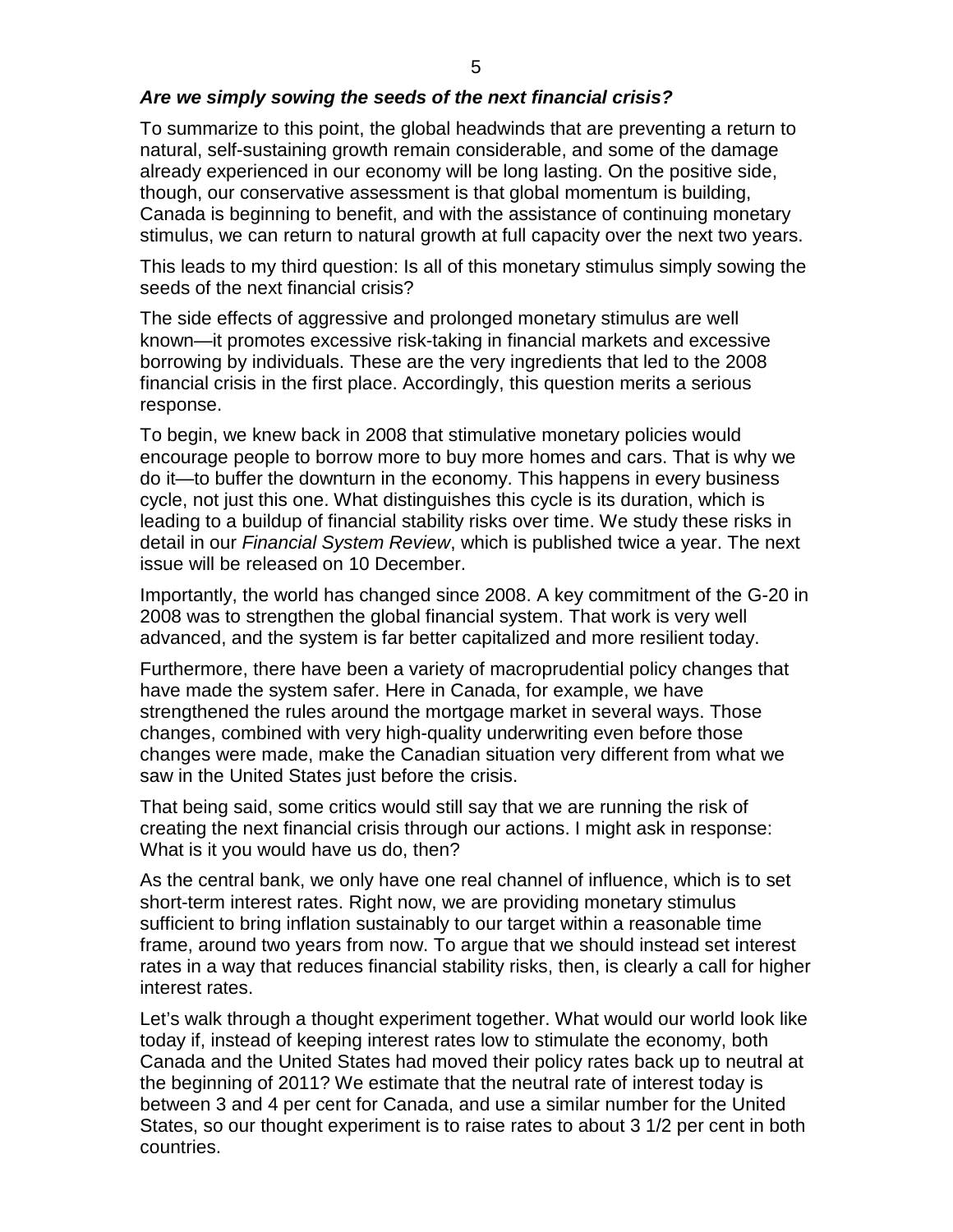Such a move would of course allow those headwinds we talked about earlier to blow us backwards. We estimate that, under this hypothetical scenario the output gap in Canada would have been around 5 1/2 per cent today, instead of around 1 per cent. Unemployment would have been around 2 percentage points higher than it is today, and core inflation would be running somewhere between 0 and 1 per cent.

Most of the impact would be felt in reduced housing construction and renovation and auto production, as these were the sectors that responded to the policies put in place after the crisis. Moreover, these estimates do not capture the range of confidence effects that would permeate the rest of the economy under such a difficult scenario, so the story could even be worse.

From this monetary policy-maker's perspective, that's an unattractive alternative. Our primary job is to pursue our 2 per cent inflation target, with a degree of flexibility around the time horizon of its achievement; that flexibility permits the Bank to give due consideration to financial stability risks, provided they do not threaten macroeconomic performance.

Currently, inflation is close to target, but some of its strength is due to temporary factors, such as increases in prices for meat, electricity and telecommunications, and the pass-through of past exchange rate depreciation. Unless the output gap closes as expected over the next two years, inflation will drift back down significantly below 2 per cent as the temporary effects of these factors wear off.

Meanwhile, financial stability risks are clearly on our radar. In particular, housing activity is showing renewed momentum and consumer debt levels are high, so household imbalances appear to be edging higher. But it is our judgment that our policy of aiming to close the output gap and ensuring inflation remains on target will be consistent with an eventual easing in those household imbalances. Accordingly, we judge that the overall risks of attaining our inflation target over a reasonable time frame fall into the zone of balance at this time.

### **Conclusion**

Let me conclude. I have put a lot of emphasis today on the things we don't know. But it is important to underscore that we have a wide range of tools, some of them very sophisticated and others as simple as having conversations with Canadian companies, to help us reach judgments on those issues.

The Bank's approach to policy is evolving in light of these developments. We have made some major advances in our thinking in the past year, and in the transparency with which we present these issues to you. Many of the key variables that are essential to the policy decision—measures of capacity, the neutral rate of interest, our outlook for growth and inflation, and so on—are now conveyed in ranges. These elements of uncertainty are being explicitly incorporated into our decision making.

All of this demands that we think of monetary policy as an exercise in risk management. Although we regard the risks around attaining our inflation target over a reasonable time frame to be balanced, as policy-makers, we acknowledge that, in the current situation, the consequences of an upside risk would be more manageable than those associated with a downside risk. If this makes central